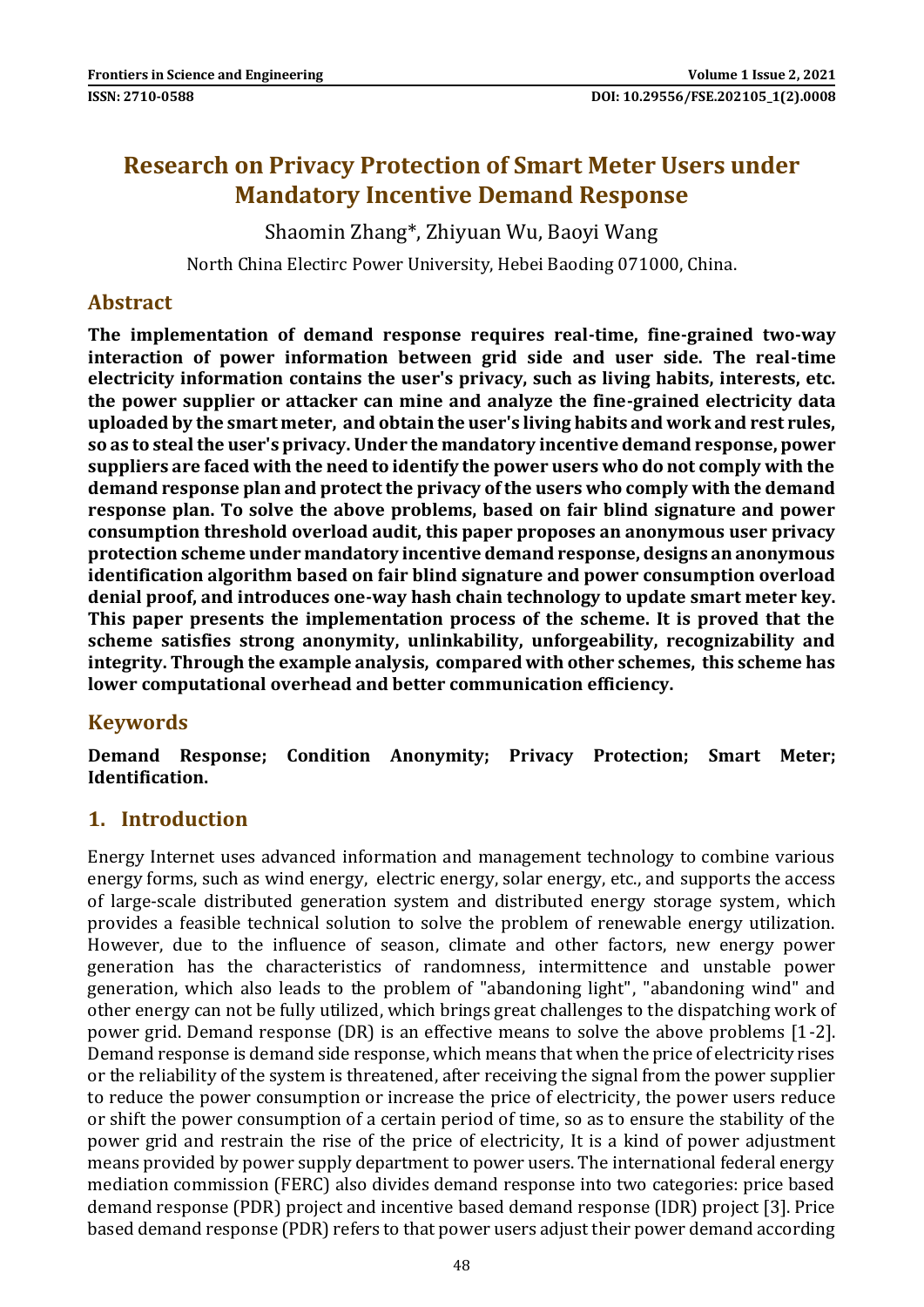to the received price signal. The common ones are ladder price, time of use price and peak price. Based on Incentive demand response (IDR), compensation or discount is directly used to motivate and guide users to participate in various load reduction projects needed by the system. Users who participate in the IDR mechanism usually have to sign a contract with the Dr implementation agency, and users adjust their own electricity consumption according to the contract signed. Incentive based demand response in smart grid can be realized by two fundamentally different schemes: voluntary and mandatory.

At present, many scholars have carried out research on privacy protection based on voluntary incentive demand response, but there are few researches on privacy protection in mandatory incentive demand response mechanism. However, literature [4] shows that the threat of power shortage to power infrastructure is greater than that of oversupply, They will broadcast demand response instructions to their users, requiring them to adjust power consumption to ensure the security and stability of the power grid, while mandatory demand response requires that once consumers choose to participate, they must comply with the instructions issued by power suppliers during the period of power shortage, otherwise they will be punished. Therefore, in the case of power shortage, the mandatory demand response plan has better effect than the voluntary demand response plan. During the implementation of incentive demand response plan, smart meters need to upload users' fine-grained electricity data to power suppliers frequently. Power suppliers or attackers can mine and analyze users' fine-grained electricity data through non intrusive appliance load monitoring (nalm) technology to infer the status of various types of users' appliances, So as to steal the user's personal privacy. The status analysis of electrical appliances by nalm technology is shown in Figure 1 [5]. At the same time, power suppliers are faced with the problem of identifying the power users who do not comply with the demand response plan. The scheme proposed in this paper properly solves the above two problems, which not only ensures the user privacy during the mandatory demand response planning, but also brings convenience to the demand side management of power grid. Therefore, this paper has important research significance.



Figure 1. The status analysis of electrical appliances by NALM technology

Data aggregation scheme hides the privacy of consumers by hiding the fine-grained data of users, which are needed by power suppliers to identify the sources of users who do not obey users in smart grid. In order to achieve this, the scheme of voucher is usually used to introduce trusted third parties to ensure that the communication between power suppliers and consumers is reliable. The certificate can be a pseudonym or a blind certificate [13]. At present,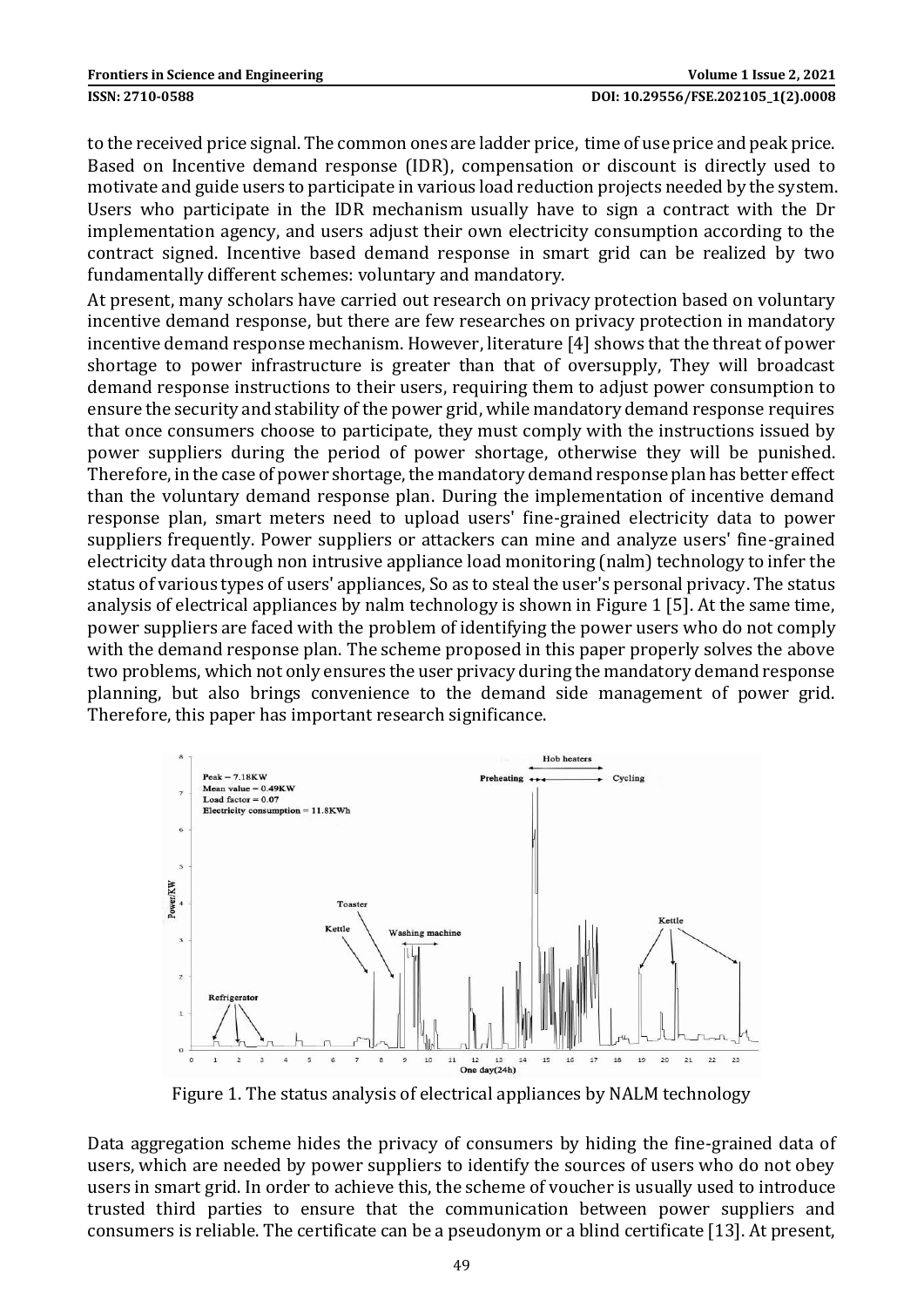there is a lot of work on the research of multi -kana technology. Efthmiou [6] proposed using pseudonym technology to protect the privacy of users, using different identities when sending high-frequency data and low-frequency data. Liu et al. Proposed an authentication scheme to ensure the identification of users in the smart grid, so as to support the guaranteed audit of consumers for billing purposes [7, 8].

In order to realize identity recognition, these schemes need more complete information of users, so the problem of user privacy leakage is not fully considered. Gong et al. [9] proposed using pseudonym to protect the user's identity. Finally, the verifier confirms the validity of the pseudonym according to the ring signature. This partially blind signature verifies the pseudonym of the consumer in the incentive based demand response plan, and the real identity of the consumer is hidden by the BBS + signature. However, aliasing can't completely protect users' private information. Reference [10] points out that Gong et al's method is vulnerable to the threat of de aliasing attack. The user's personal data contains important information, through which the user's source can be linked. Therefore, meeting the unlinkability is the key indicator in the process of identification. The above defects in the current solution promote the necessity of studying new and better solutions. The new solution provides an effective authentication scheme, which can not only identify the disobedient consumers, but also protect the privacy of the compliant consumers, without bringing the trusted third party into the computationally complex system.

### **2. Methodology**

### **2.1. Preliminaries**

### **2.1.1. Basic content of Fair Blind Signature**

Blind signature is a kind of digital signature technology in which the signer is not allowed to know the content of the signature. The information owner first blinds the information to be signed and submits it to the signer for signature. After signing, the blind factor is removed from the signature to obtain the signer's signature of the original information [11]. According to the nature of blind digital signature, we can know that the information security of users is guaranteed. But this completely anonymous feature is also easy to use by the lawbreakers. In view of this problem, the concept of fair blind signature is proposed in literature [12]. In view of the existing problems, the adjudicator is added on the basis of blind digital signature. The signer can, in a specific case, rely on the help of the adjudicator to find out the actual owner of the signed blind content [12]. Therefore, the idea of fair blind signature provides the dual characteristics of protecting information privacy and suppressing unconditional anonymous abuse. The fair blind signature is shown in Figure 2.



Figure 2. Fair Blind Signature Schematics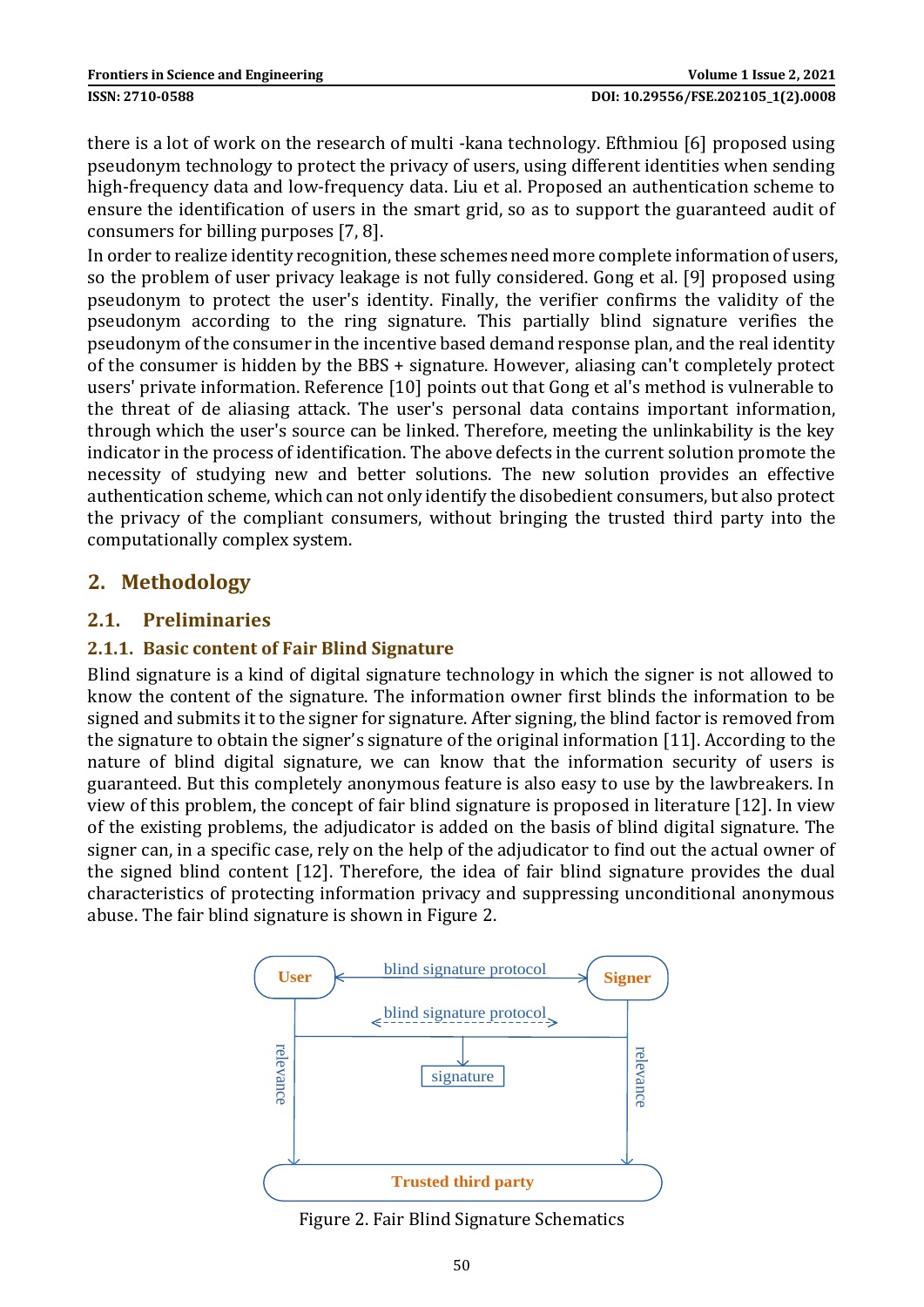### **2.1.2. Fair Blind Signature Protocol**

The user registers with a trusted third party: The user selects a random number  $r, 1 \le r \le n$  to calculate  $T = r^e h(m) \mod n$ , m represents the message to be signed by the signer,  $m, r, ID$  and User signature  $S_u(T)$  Transmit to TP through public channel.

TP verify signature: TP calculate  $T^{'} = r^{e}h(m) \bmod n$ , The algorithm  $S_u(T)$  of searching users' signature by users, Then verify  $(T^{'}, S_u(T))$ , if true  $T = T^{'}$ , register  $r, m, t$ , Then send the signature  $S_{TP}(T)$  to the user.

Users calculate T verify  $(T, S_{TP}(T))$ , If verified, the message has not been modified and is then sent to signer S. Signer verify  $(T, S_{TP}(T))$ , If validated, then calculate  $S' = T_d \text{ mod } n$ . And send it to the user, At the same time to save  $(T, S_{TP}(T))$ . Users calculate  $s = s'/r \mod n$ , S is the signer's signature on the message M, verified by  $s^e = h(m)$ .

### **2.1.3. Bilinear Map**

Bilinear pairing associates the elements of two groups to a third group, assuming that p is a prime number and  $G, G_T$  is an addition and multiplicative group of order p. Mapping relation  $G \times G \rightarrow G_T$ , and the mapping function should also meet the following properties:

1) *Bilinearity:*  $e(aP_1, bP_2) = e(P_1, P_2)^{ab}$ ,  $a, b \in \mathbb{Z}_p^*, P_1, P_2 \in G$ ;

2) Generality:  $e(P, P) \neq 1$ , 1 represents the unit element in  $G_T$ ;

3) *Computability:*  $\forall P, Q \in G$ ,  $e(P, Q)$  can be computed by a valid algorithm;

### **2.1.4. Diffe-Hellman Assumptions**

(*Decisional Diffifie-Hellman (DDH) Assumption*): *for*  $a, b, c \in Z_q^*$ , given  $P$ ,  $aP$ ,  $bP$ ,  $cP$  Determine whether  $c = ab \mod q$ .

(*Gap-Discrete Logarithm (Gap-DL) Assumption): For a given <i>tuple*  $(xP, P)$ ,  $P \in \mathbb{Q}, x \in \mathbb{Z}_P^*$ , solve the x.

 $(q\text{-Strong Diffifie-Hellman (q-SDH) Assumption): given (P, xP, x^2P, ..., x^qP) \in G_1^{q+1}$ , calculate  $(c, \frac{1}{\epsilon})$  $\frac{1}{x+c}P$   $\in Z_q^* \times G_1$ .

### **2.1.5. Non-interactive proof of zero knowledge**

Through zero-knowledge proof technology, the prover can prove that he knows the content of a secret without showing the secret content he knows to the verifier. For example, a proof to the verifier that he knows the value of x can be abbreviated to the form of Eq. 1:

$$
PK\{(x):C=xP\}\tag{1}
$$

### **2.2. Assumptions and Security Requirements**

This paper found in the literature [13] TAI solutions exist the following problems, excessive use of zero knowledge proof and double line for operation, increase the computational overhead of the system, and the second on the anonymous user identification after there is no will identify to the anonymous user after problems. Therefore, an anonymous recognition scheme based on fair blind signature and electricity threshold is designed to improve the TAI scheme in reference [13]. The concrete implementation process of this scheme is given in this chapter. The security of the scheme is proved by theory. Compared with TAI scheme, CRS scheme and DRS scheme, it is proved that the proposed scheme has lower computing cost and better communication efficiency.

#### **2.2.1. Assumptions**

(1) SMS (Smart Meters) features secure storage and autonomous encryption.

(2) Assume thatthe communication channel between the Service Provider (SP) and the SM does not provide the SM's identity information or the household's location information.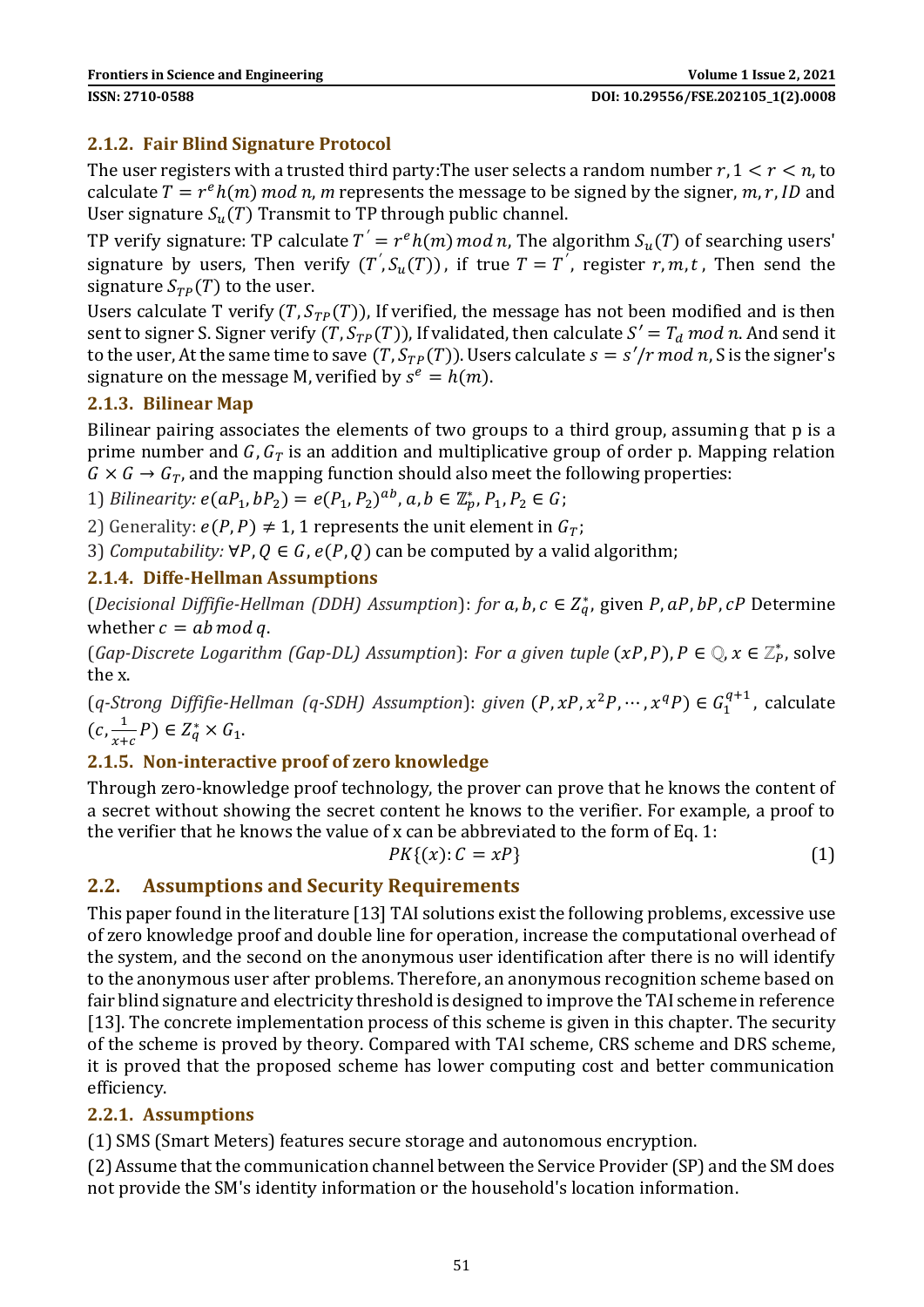(3) During peak hours, the load of users is greater than the amount of electricity generated by the power generation company.

#### **2.2.2. Security Requirements**

Since electricity providers track non-compliant consumers based on their consumption reports, some consumers may try to send false consumption reports to mislead the electricity providers. There is a need for a scheme to ensure the security of power infrastructure while ensuring the anonymity of compliant consumers.

(1) Unlinkability: no one can link different consumption reports from the same consumer.

(2) Strong anonymity: no one can associate the consumption data of compliant consumers with its source

(3) non-forgery: no one can produce illegal signatures to frame legitimate consumers. The unstructured nature of demand response instructions from power suppliers cannot be modified.

(4) Identifiability: Consumption that does not meet the requirements must be identified according to consumption data.

(5) Integrity: the power supplier can check whether the electricity consumption data really comes from legitimate users without authorization.

#### **2.3. Scheme model**

#### **2.3.1. System architecture**

In this paper, a three-layer communication architecture is designed, which consists of the smart meter SM, the trusted center TP and the power service provider SP. It involves three entities: the power service provider SP, the smart meter SM and the trusted center TP. The trusted center TP consists of the identity authentication center AC, the pseudonym publishing center PAC and the tracking center TC. The overall architecture of the scheme is shown in Figure 3.



Figure 3. System architecture

Three types of entities in the solution architecture

1) The trusted center TP is firstly generated into the public and private keys corresponding to the certification center AC, the pseudo issuing center PAC and the tracking center TC through the system initialization. The trusted center needs to publish their public keys to the smart meter SM and the power service provider SP. The Trusted Center issues pseudonym certificates to smart meters, which are pseudonym authenticated and tracked for smart meters that communicate with power service provider SP through pseudonyms.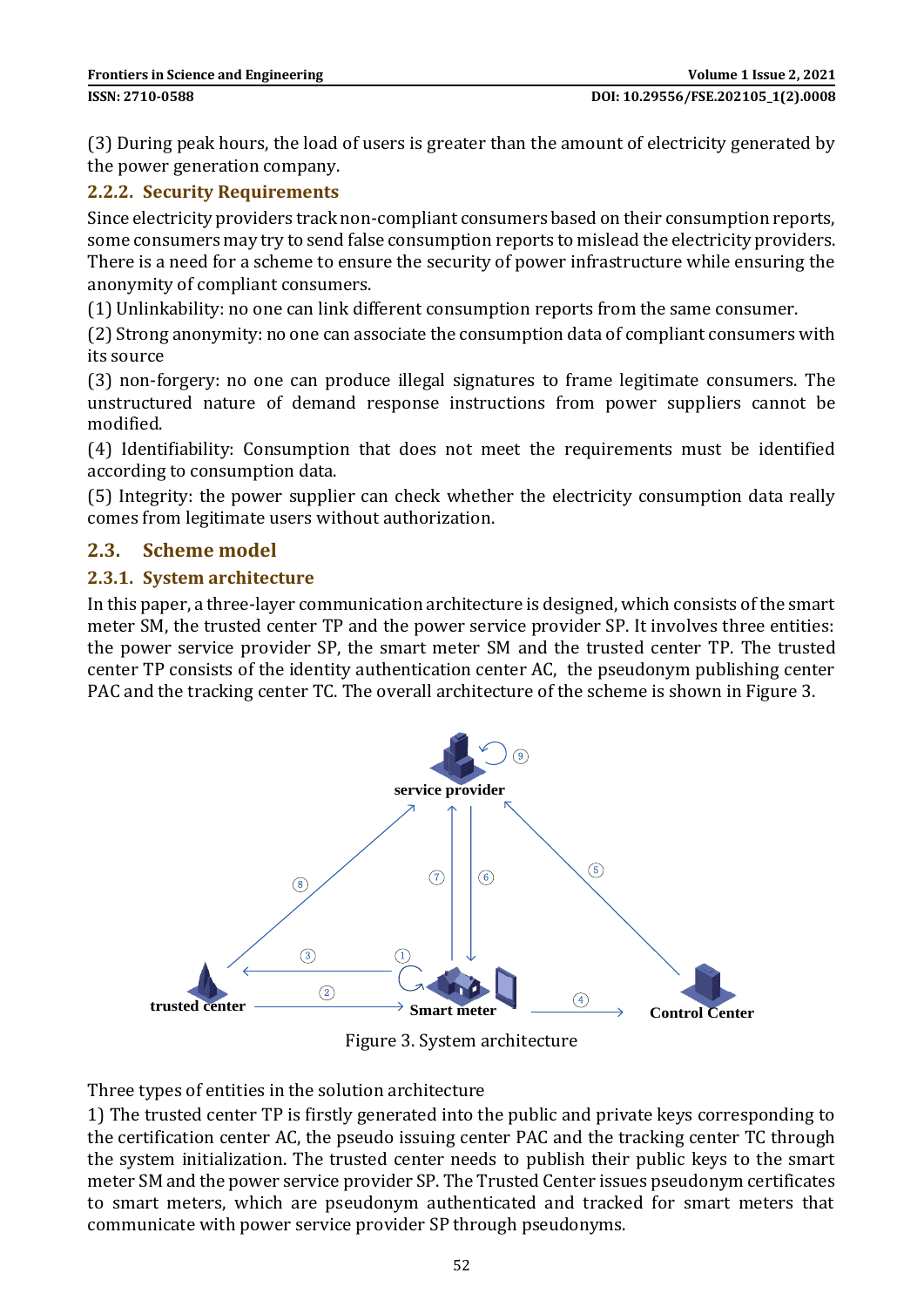2) Smart meter SM generates its internal public key and private key through system initialization, and preload AC, PAC and TC public keys for each smart meter at the same time. Smart meters record fine-grained electricity consumption data of users.

3) power service provider SP, and smart meters to interact with users fine-grained electricity report collection, and to verify the identity of the smart meter, when need power users demand response to electricity users to send demand response command, when users of electricity is greater than the power threshold method, to the users to send instructions. Identify users who do not comply with requirements response instructions.

The implementation process of the scheme is described as follows:

① nitialize the smart meter;

② The smart meter SM is registered at AC and applies for a pseudonym certificate from PAC;

③ AC verifies and signs SM, PAC verifies SM's identity information and issues a pseudonym certificate to SM;

 $(4)$  SM sends the user's electricity consumption report to CC and signs it;

⑤CC sends the power consumption report corresponding to the false name information of the user to SP;

⑥ SP sends demand response instructions to users;

⑦ SM sends proof of denial report;

⑧ PAC sends user pseudonym certificate;

⑨ SP identifies users who do not comply with demand response instructions;

### **2.3.2. Generation and authentication process of pseudonyms**

The interaction and recognition between SM and SP need to be authenticated through the trusted center TP. The interaction process between the three parties is shown in Figure 4.



Figure 4. Authentication interaction process

### **2.3.3. The realization process of anonymous recognition**

In this paper, the anonymous identification process of smart electricity meters is divided into two stages: anonymous report stage and demand response stage.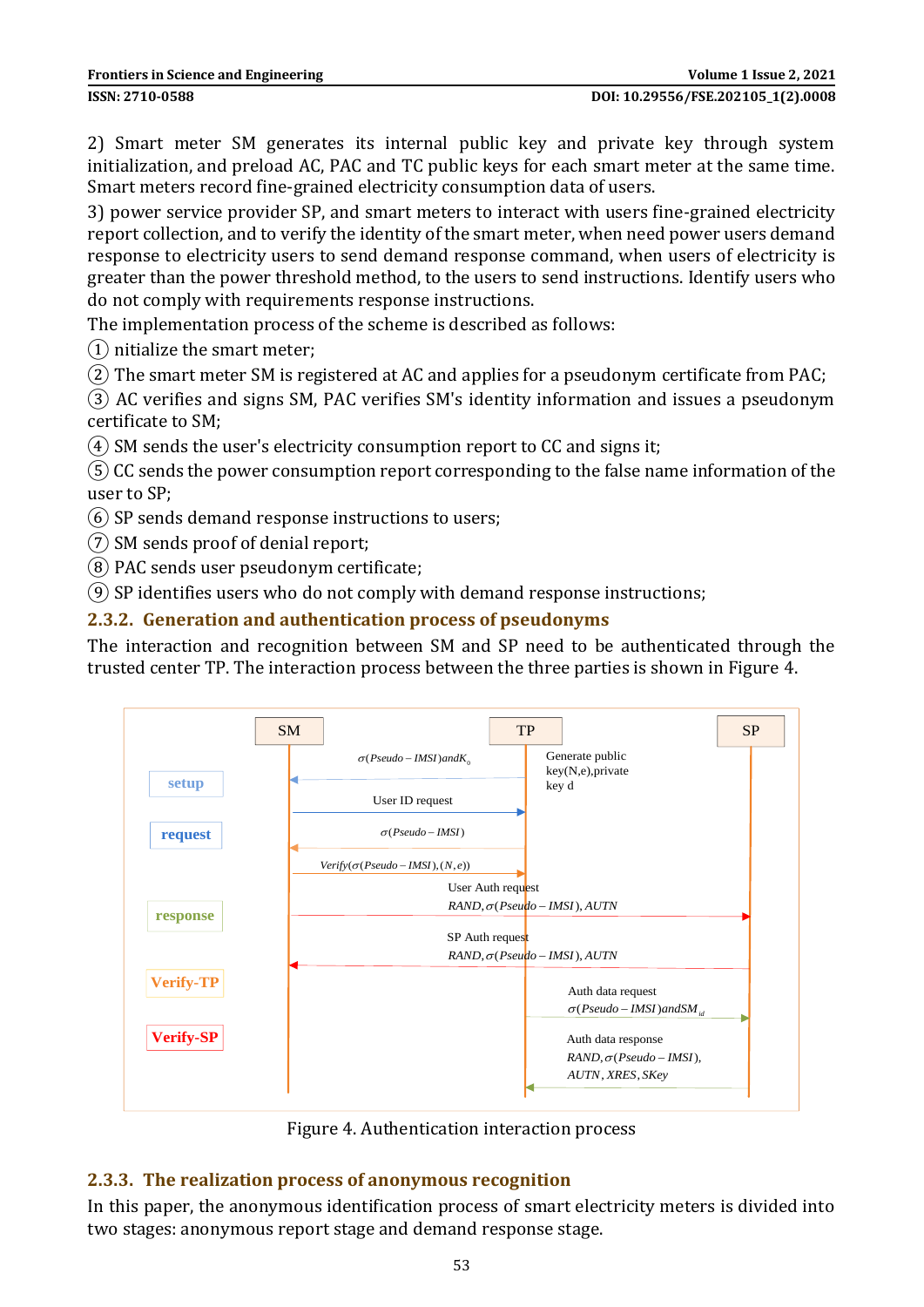the smart electricity meter needs to generate false names through the authentication of AC and PAC, and then send the electricity consumption report to the power supplier in an anonymous way, and the power supplier can test the validity of the report, In the anonymous reporting stage. In demand response phase, power supply party is expected to power consumption value is greater than the original power generation, power supply party defined threshold, the threshold instruction contains (threshold, the corresponding timestamp), each user must reduce electricity consumption, make oneself in the corresponding moment of power consumption is less than the threshold, if the user in the corresponding period of the power consumption is greater than the threshold, electricity power supply direction user radio instruction. The smart meter verifies the validity of the signage instruction, the instruction is valid, and the smart meter checks whether it violates the initial power consumption reduction instruction. In case of violation, send proof of refusal to the supplier; No violation. Refuse to execute the flag instruction. This can identify non-compliant users while maintaining the anonymity of compliant consumers.

### **2.4. Scheme implementation**

The implementation process of the scheme proposed in this paper is shown in Figure 5. Through six processes of setting, joining, report generation, report reading, instruction generation and identification, the privacy protection of users who comply with demand response instruction and anonymous identification of users who do not comply with demand response instruction under mandatory incentive demand response are realized.



Figure 5. Scheme implementation process

### **2.4.1. System initialization**

1) Select RSA algorithm mod  $n = p_0 q_0$ ,  $p_0 = 2p' + 1$ ,  $q_0 = 2q' + 1$  where p' and q'are both large prime numbers;

2) A generator  $g_0$  in the quadratic residue group QR<sub>n</sub> is randomly selected;

3) Choose appropriate safety parameters  $\alpha$ ,  $k_1$ ,  $k_2$ ,  $k_3$ ;

4) Two constant integers X and Y, and  $Y > 2^{\alpha(k_1+k_3)+1}$ ,  $X > 2Y + 2^{\alpha(k_1+k_2)+2}$ ;

5) Two safe hash functions:  $H_1$ : {0,1}<sup>\*</sup>  $\rightarrow Z_n^*$ ,  $H_2$ : {0,1}<sup>\*</sup>  $\rightarrow$  {0,1}<sup>k</sup><sub>1</sub>;

6) The public key ( $N_{AC}$ ,  $e_{AC}$ ) and private key  $d_{AC}$  generated by initialization of AC. The generated PAC public key is ( $N_{PAC}$ ,  $e_{PAC}$ ), and the PAC private key  $d_{PAC}$  needs to be updated frequently. TC generates public key  $(N_{TC}, e_{TC})$  and private key  $d_{TC}$ , and the trusted center discloses its public key;

7) The public and private keys of the smart electricity meter are:  $(h_1^x, x)$ ;

### **2.4.2. Joining**

When the new smart meter is added, its interaction with AC is as follows:

① SM uses internal seeds to randomly generate integers  $x \in Z_p^*$  as its secret key, selects a random number  $v'$  and sends  $h_1^{v'}, h_2^x$  to AC, and then SM users use non-interactive zeroknowledge proof to prove that they have  $x$ ,  $v^{'}$ .

(2) AC verifies the proof, and then selects the random number. AC generates credentials  $(A, e)$ that satisfy  $A^e h_1^v h_2^x = h_0 \in QR_N$  (e is an initial number), here  $v = v'' + v'$ . After AC send  $v'$  and  $(A, e)$  to SM, AC will be sent  $(id, (h_1^x, h_2^y), (A, e))$  to SP as part of the parameter.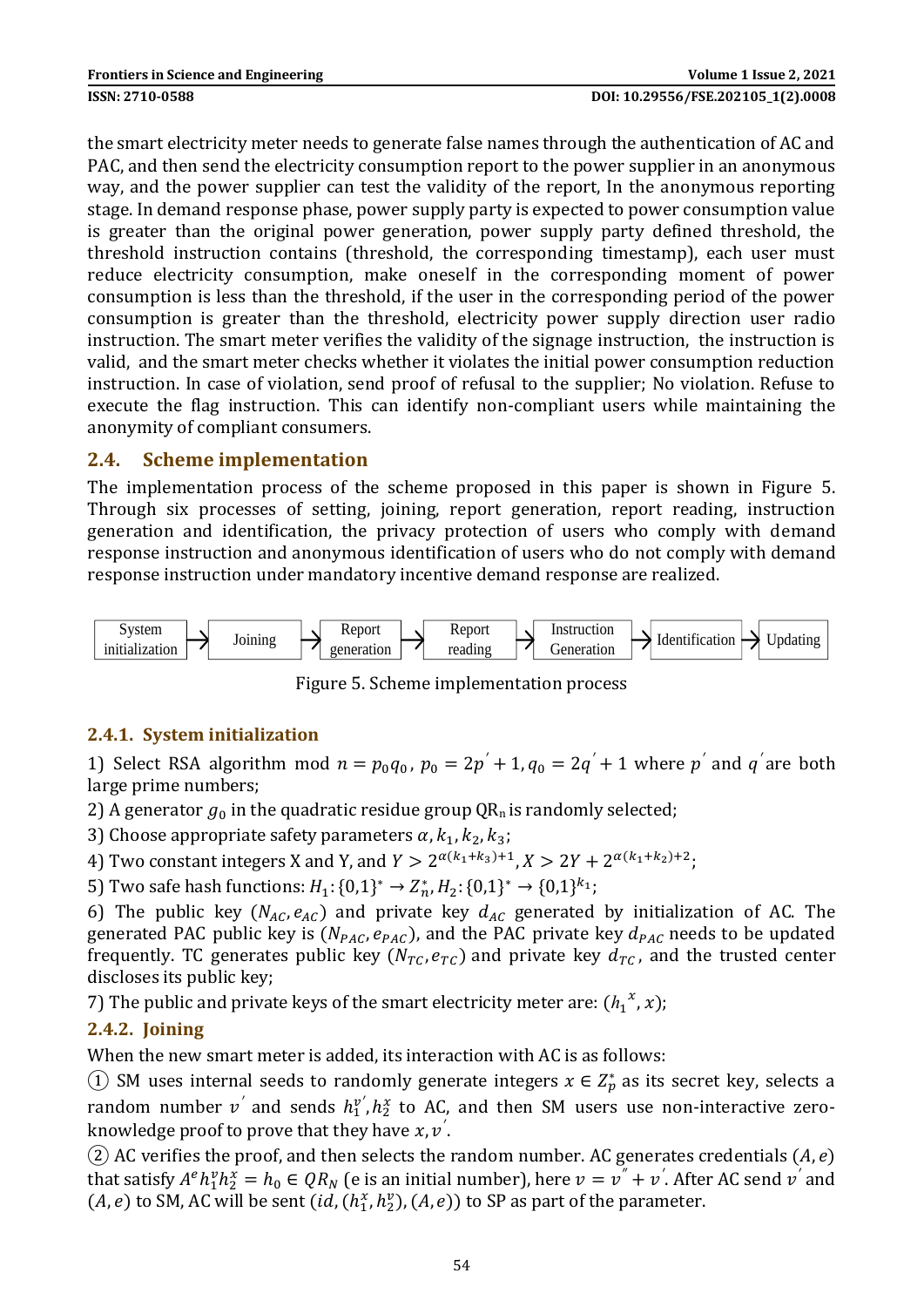#### **2.4.3. Report Generation**

In order to ensure the real-time performance of electricity report and the privacy of smart electricity meter, SM runs the report generation algorithm to generate legal signatures. First of all, using the knowledge of the secret key X, SM will consume data M and the timestamp T bound to the element T. In order to protect the privacy of valid SM, the signature of honest SM should be independent at different time intervals. To solve this problem, we update each discrete logarithmic basis H2(T) time interval, where T is the timestamp. SM displays its credentials to AC, which is actually a non-interactive zero-knowledge signature on M.

$$
PK\{(A, e, x, v): A^e h_1^v h_2^x = h_0 \wedge T_2 = H_2(T)^x\}(M)
$$
 (2)

The details are as follows:

SM randomly selects  $s_0 \in \{0,1\}^{k_1}, r_1 \in \{0,1\}^{2k_1+k_2+1}$ , and then calculates:

$$
T_0 = h_0^{s_0}, T_1 = Ah_3^{s_0}, h_0 = T_1^e h_1^x h_2^y h_3^{-s_1} (s_1 = es_0)
$$
  
\n
$$
T_2 = H_1(T)^x, D_0 = h_0^{r_0}, D_1 = T_1^{re} h_1^{r_x} h_2^y h_3^{-r_1}; D_2 = H_1(T)^{r_x}
$$
\n(3)

Questioning C is:

$$
c = H_2(M, T, T_0, T_1, T_2, D_0, D_1, D_2)
$$
\n
$$
(4)
$$

The reply is:

$$
z_e = r_e - ce \; ; z_i = r_i - cs_i, i = 0, 1; z_x = r_x - cx, z_v = r_v - cv \tag{5}
$$

The final signature of the output of the smart meter is as follows:

$$
\sigma = (M, T, T_0, T_1, T_2, c, z_e, z_0, z_1, z_x, z_y)
$$
\n(6)

#### **2.4.4. Report Reading**

In the anonymous report part, the smart meter sends the consumption report to the public utility in an anonymous way regularly, and the public utility verifies and reads the report sent by SM. After receiving all signatures from SM, SP first checks to see if the T2 of these signatures are all different. If so, the following validation algorithm is performed; otherwise, the following tracing algorithm is performed.

 $\widetilde{D}_0 = h_0^{z_0} T_0^c, \widetilde{D}_1 = T_1^{z_e} h_1^{z_x} h_2^{z_y} h_3^{-z_1} h_0^c, \widetilde{D}_2 = H_1(T)^{z_x} T_2^c, \widetilde{c} = H_2(M, T, T_0, T_1, T_2, \widetilde{D}_0, \widetilde{D}_1, \widetilde{D}_2)$  (7) SP verification, if equal, accept the electricity report sent by the SM, otherwise reject. The correctness of the verification is proved as follows:

$$
\widetilde{D}_0 = h_0^{z_0} T_0^c = h_0^{z_0} h_0^{c s_0} = h_0^{z_0 + c s_0} = h_0^{r_0} = D_0
$$
\n
$$
\widetilde{D}_1 = T_1^{z_e} h_1^{z_x} h_2^{z_y} h_3^{-z_1} h_0^c = T_1^{z_e} h_1^{z_x} h_2^{z_y} h_3^{-z_1} * T_1^{c_e} h_1^{c_x} h_2^{c_y} h_3^{-c s_1}
$$
\n
$$
= T_1^{z_e + c_e} h_1^{z_x + c_x} h_2^{z_y + c_v} h_3^{-(z_1 + c s_1)} = T_1^{r_e} h_1^{r_x} h_2^{r_y} h_3^{-r_1} = D_1
$$
\n
$$
\widetilde{D}_2 = H_1(T)^{z_x} T_2^c = H_1(T)^{z_x} H_1(T)^{c_x} = H_1(T)^{z_x + c_x} = D_2
$$
\n
$$
\widetilde{c} = H_2(M, T, T_0, T_1, T_2, \widetilde{D}_0, \widetilde{D}_1, \widetilde{D}_2) = H_2(M, T, T_0, T_1, T_2, D_0, D_1, D_2) = c
$$
\n(8)

power service provider first defines the instruction  $(D_n, T_n)$ . If the consumer's power When SP finds that the expected power consumption is greater than the amount of power generated at this time, it will execute the instruction generation protocol, which requires the users who sign the demand response agreement to reduce their power consumption. The consumption is higher than the threshold  $d_i \in D_n$  defined by SP, then the power consumption must be reduced below  $d_i$  at  $t_i \in T_n$ , and then the SP needs to prove its iden tity with a valid signature. The SP can be linked to the corresponding user through the SM ID information. The SP performs the setup algorithm to generate its long-term key pair  $(\gamma, p_{pub})$ , there  $P_{pub} = \gamma P$ . SP selects a random number  $k_5 \in Z_p^*$ ,  $W = k_5 P$ ,  $f = H_1(D_n||T_n||W||t)$ ,  $s_5 = k_5 - f\gamma$ . The SP then broadcasts the demand response instruction and its signature  $(D_n, T_n, s_5, f, t)$  to all smart meters. When a smart meter receives a power cut instruction, the smart meter checks whether the timestamp and instruction are valid and whether its electricity consumption within the timestamp meets the instruction. The smart meter calculates  $W' = f P_{pub} + s_5 P$ , checks and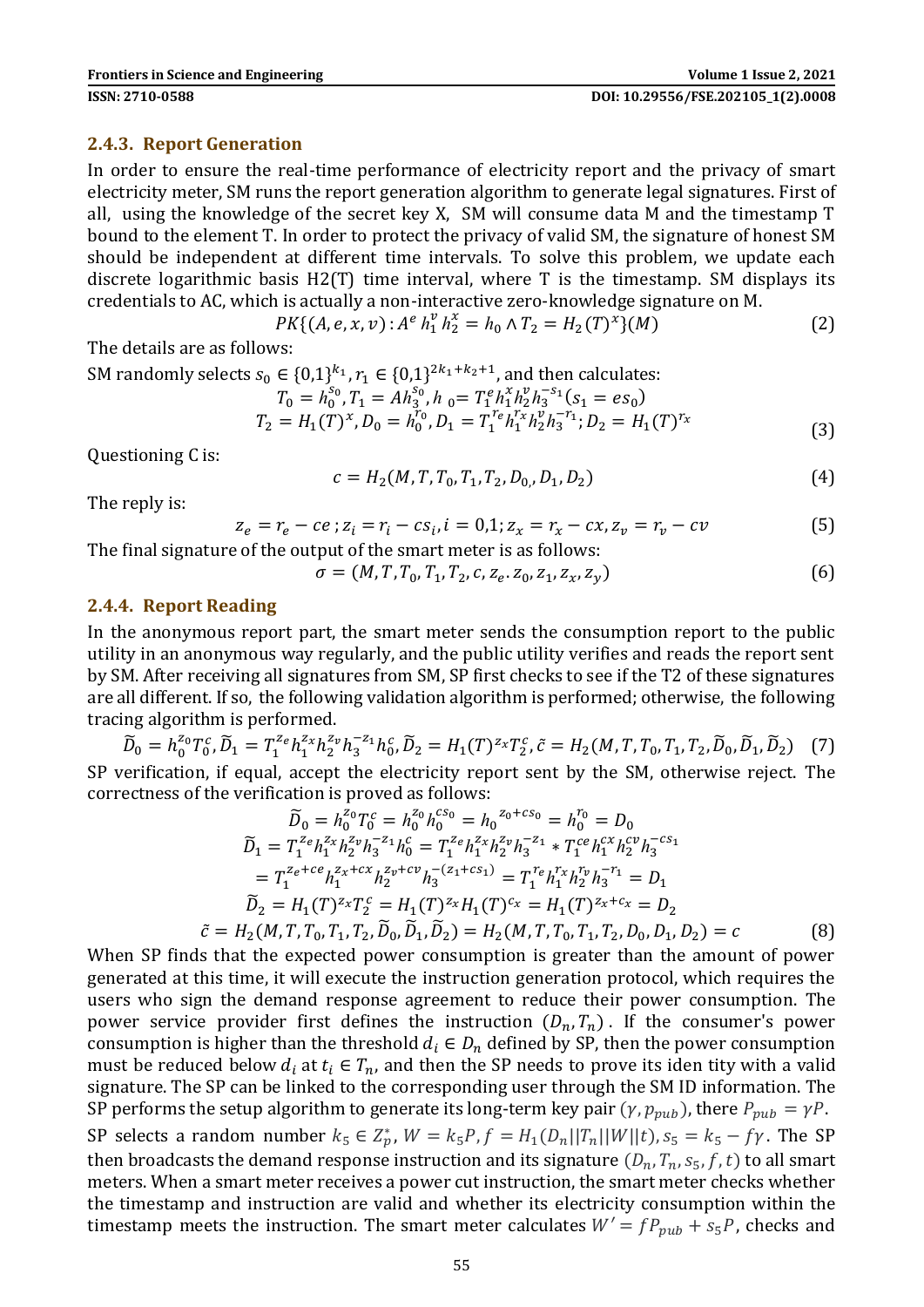calculates  $f_2^L H_1(D_n||T_n||W'||t)$  the electricity consumption at this time  $m > d_i$ . If the electricity consumption is greater than the power threshold value, the smart meter reduces the electricity usage. Otherwise, the instruction and signature are ignored.

### **2.4.5. Identification**

After the demand response instruction is generated, SP receives all signatures from SM and checks from AC whether the TN in these signatures is consistent. If so, the validation algorithm is executed; otherwise, the following tracing algorithm is executed. When all SM's signatures are authenticated, if SP still finds a valid consumption  $(m^*, t^*)$ , where  $m^* > d_i$  and  $t^* = t_i$ , it will execute the recognition protocol to identify the non-compliant consumer.

The SP generates a valid identification command that includes the noncompliant consumer's consumption data, timestamp, and proof from the SP. SP selects a random number  $k_6 \in Z_p^*$ , and calculates  $X = k_6 P$ ,  $l = H_2(m^*||X||t^*||t)$ ,  $s_6 = k_5 - l\gamma$ . SP broadcasts identification commands  $(m^*, t^*, l, s_5, t)$  to all smart meters. After receiving the recognition command, the smart meter calculates  $X' = lp_{pub} + s_6P$  and checks  $l^2 = H_2(m^*||X'||t^*||t)$ ,  $m^* > d_i$ ,  $t^* = t_i$ . If the above conditions are not true, the smart meter ignores the identification command; Otherwise, SM generates a proof of denial.

#### **2.4.6. Updating**

One-way hash chain technology can guarantee the freshness and forward and backward security of the key, and it has very little computation and communication overhead. In the anonymous update scheme of this paper, AC updates the secret keys of smart electricity meters after each punishment through one-way hash chain technology. At the same time, smart electricity meters rejoin with the updated secret keys, so that the rejoining of smart electricity meters after punishment can be realized. The basic process of updating is shown in Figure 6:



Figure 6. Key updating process

The specific steps are as follows:

SM generate a random number u, Then send  $M_1 = \{B_1, B_2, B_3, K_{SM_j}\}$  to AC.

$$
u \in z_p^*, B_1 = up, B_2 = H_3(uK_{AC}) \oplus ID_{SM_j}, B_3 = H_3(B_1||K_{SM_j}||K_{AC}||ID_{SM_j})
$$
(9)

2) AC calculate  $ID_{SM_j} = B_2 \oplus H_3(s_{AC}B_1)$ , check  $B_3? = H_3(B_1||K_{SM_j}||ID_{SM_j}||K_{AC})$ . If this equation is true, select a random number  $v \in Z_p^*$  and calculate:

$$
B_4 = vp, SK_{AC} = H_3(B_1||B_4||vB_1),
$$
  
\n
$$
B_5 = H_3(vK_{SM_j} + vH_1(K_{SM_j}||ID_{SM_j})P_{pub}) \oplus ID_{AC}
$$
  
\n
$$
B_6 = H_3(ID_{SM_j}||ID_{AC}||B_1||B_4||SK_{AC})
$$
\n(10)

Ì 3) SM calculate  $SK_{SM_j} = H_3(B_1||B_4||vB_4)$ ,  $ID_{AC} = H_3(S_{SM_j}B_4) \bigoplus B_5$ , Check

 $B_6$ ? =  $H_3(ID_{SM_j}||ID_{AC}||B_1||B_4||SK_{SM_j})$ . If the equation is equal, AC updates the smart meter with its own secret key.

Through the improved one-way hash chain technology, the secret key  $K_i = H(K_i - 1 \oplus K_0 \oplus$  $r_i$ ) updated each time is obtained.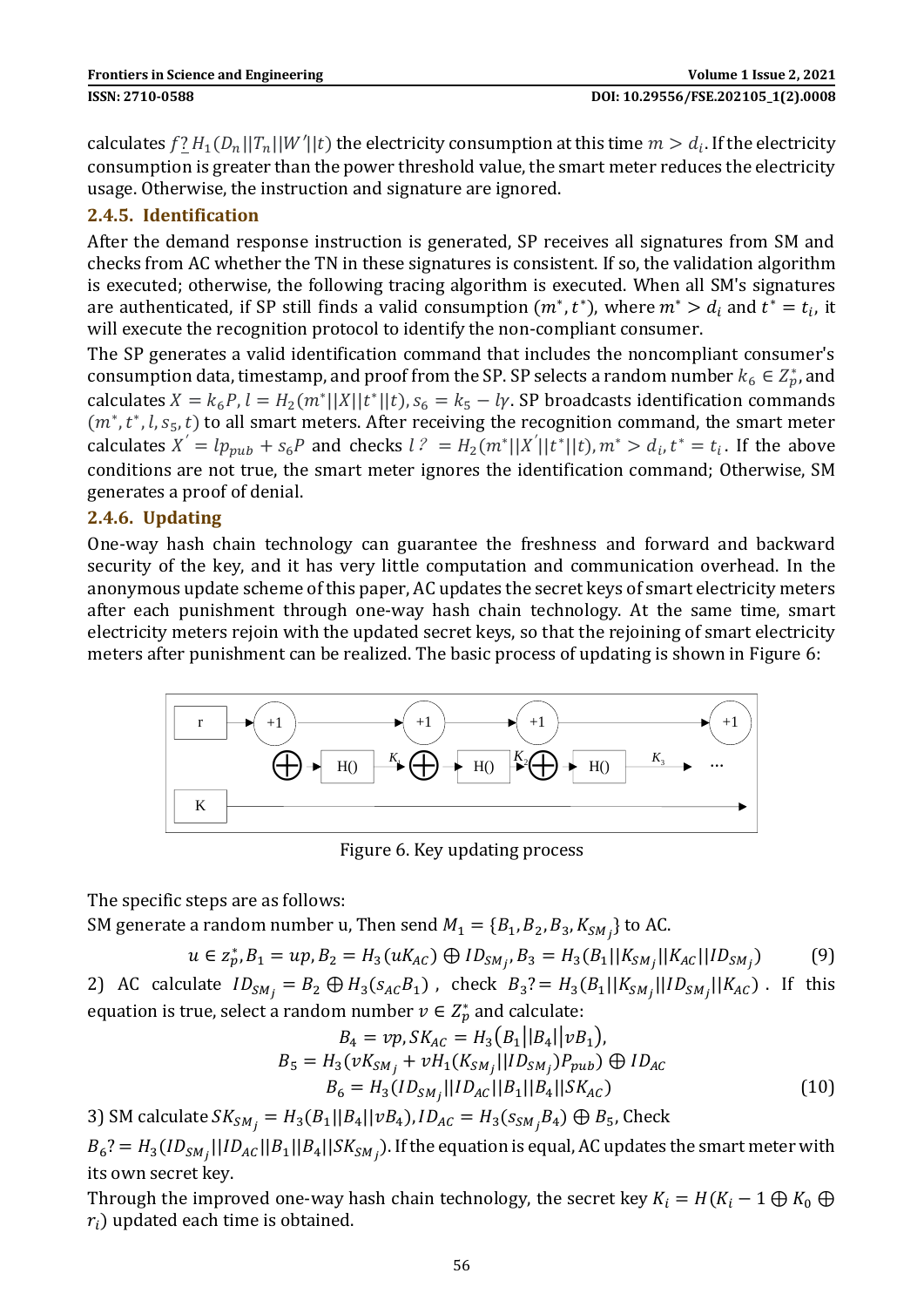# **3. Results and discussion**

### **3.1. Security analysis**

### **3.1.1. Unlinkability**

In the process of communicating with the trusted third party TP, the authentication center is unable to determine the correspondence between the pseudonym and the real identity of the smart meter from the information obtained from the communication with the smart meter. As a result, there is no way to establish contact with the real identity of the smart meter, and the tracking center no longer communicates with the smart meter after the signing process is completed. The power supplier is only required to authenticate the pseudonym issued by the smart meter, but does not know the actual sender. For the certification authority AC, because the parameters  $A_i$  and  $B_i$  are randomly generated and uniquely saved by the smart meter, it is impossible to calculate the parameter  $A_i$  even if AC has obtained relevant information  $ID_{SM}$ ,  $B_i^{e_{AC}}A_i$ ,  $C_i$ ,  $D_i$ , ts. Thus, the corresponding relationship between the pseudonym ID and the real identity cannot be obtained.

#### **3.1.2. Strong Anonymity**

The strong anonymity of this scheme is based on the unlinkability analysis of the scheme, according to which no party can link two different consumption reports from the same SM. Without the necessary parameter information, AC and PAC could not obtain the real identity of the smart meter through the only parameters, nor could they obtain the relationship between the pseudonym ID and the real identity of the smart meter. For the power supplier, it is necessary to obtain the real identity information of the smart meter and need to decrypt  $A_i^{erc}$ , which is computationally impossible. As a result, this paper fulfills a strong anonymity requirement.

#### **3.1.3. Certification security**

This scheme also has strong security in the authentication process, and it also needs to attach signature when using pseudonym to communicate and interact, and messages without signature will not be accepted, so as to ensure the validity of authentication. SM, AC or other attackers trying to forge signatures or fake names are as difficult as factoring large numbers. In the process of authentication by SM at AC, the information sent by SM to AC will not be tampered with by AC. If AC adds false identity information to the blind signature, SM can also determine whether the information has been tampered with through the return  $D_i^{eq,c}$  =  $(i||ID_{SM}||ts)^{e_{TC}}$  of AC at the verification stage.

When SM sends parameter  $(ID_{AC}||{ID_{PSM}}_{i}||E_{i,1}||E_{i,2}||e_{PSM}_{i}||N_{PSM}_{i}||S_{PSM}_{i})^{e_{PAC}}$  to PAC, SM cannot modify the signature. Therefore, the scheme in this paper is tamper-proof. The validity of authentication. In the process of applying for a pseudonym, it is necessary to first authenticate and sign at the place, and then obtain the pseudonym certificate from the place with the signature at the place of passing. In the whole process, SM and SP can carry out twoway authentication.

#### **3.1.4. Identifification**

The scheme identification in this paper is based on GAP-DL hypothesis and Q-SDH hypothesis. Non-compliant power users can have the following two cases of non-compliance with the marking order. the supplier verifies SM's promise by BBS+ signature. In other words, the use of BBS+ signature means that an attacker can destroy and control a polynomial number of key pairs held by the corresponding SM, but he cannot forge a new key pair without the help of AC. It also means that smart meters are safe to install. The signature and denial of the electricity data report are both signed by the same key. From the previous analysis of unforgeability we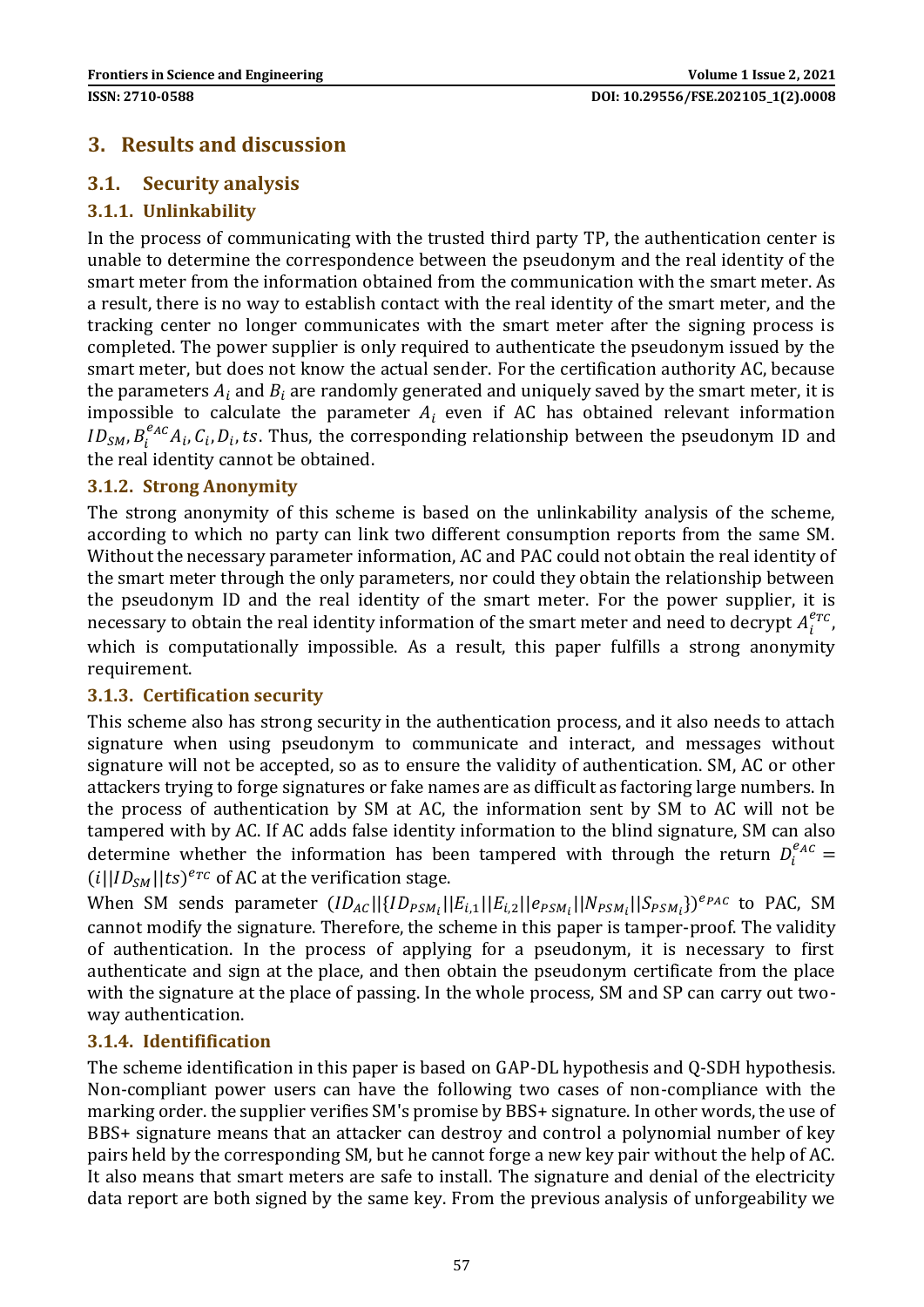can see that a disobedient SM cannot masquerade as a obedient SM. This means that an attacker cannot generate false proof to get past the identity protocol.

#### **3.1.5. Integrity**

In the scheme of this paper, the certification process of smart electricity meters at AC and PAC and TC are separate. The Trusted Center is unable to track the real identity of the user throughout the process. So even if the trusted center is attacked, the real identity of the user will not be revealed. Based on the above analysis, in this paper, the improved scheme not only have not link, anonymity and authentication security, response instruction does not comply with the requirements of smart meters can identification, at the same time also with smart meters after the punishment to join a new renewable, AC hash to chain mechanism of smart meters after each punishment the secret key is updated, At the same time, the smart electricity meter uses the updated secret key to rejoin, so that the smart electricity meter can be rejoined after punishment. To sum up, this scheme has a good integrity.

#### **3.2. Performance analysis**

#### **3.2.1. Computing performance**

In this paper, the main communication and computing costs of the scheme come from the report generation stage and the report reading stage. This paper considers three time-consuming operations, namely bilinear pair operation, scalar multiplication operation and power exponential operation, and compares other conditional anonymity protection schemes [13,14,15]. Table 1 shows the comparison of the calculation amount of the scheme in the report generation stage and the report reading stage. Where, Gp, Ge and Gm respectively represent the time required for a bilinear pair operation, exponential operation and scalar multiplication operation, and n represents the number of smart meters.

| Table 1. Comparison of computational performance |                          |                       |
|--------------------------------------------------|--------------------------|-----------------------|
| scheme                                           | <b>Report generation</b> | <b>Report reading</b> |
| References [13]                                  | $Gp+3Ge+8Gm$             | 2Gp+4Ge+8Gm           |
| References [14]                                  | $Gp+4Ge+nGm$             | $(4q-1)$ Ge           |
| References [15]                                  | 2Gp+3Ge+qGm              | 4nGe                  |
| This paper                                       | 3Ge+nGm                  | $(2d+2)Ge+5Gm$        |



Due to the computational cost, the proposed scheme is simulated on Ubuntu12.04 virtual operating system, which uses IntelCorei5-8250U @1.60GHz CPU, four cores and 1GB RAM. The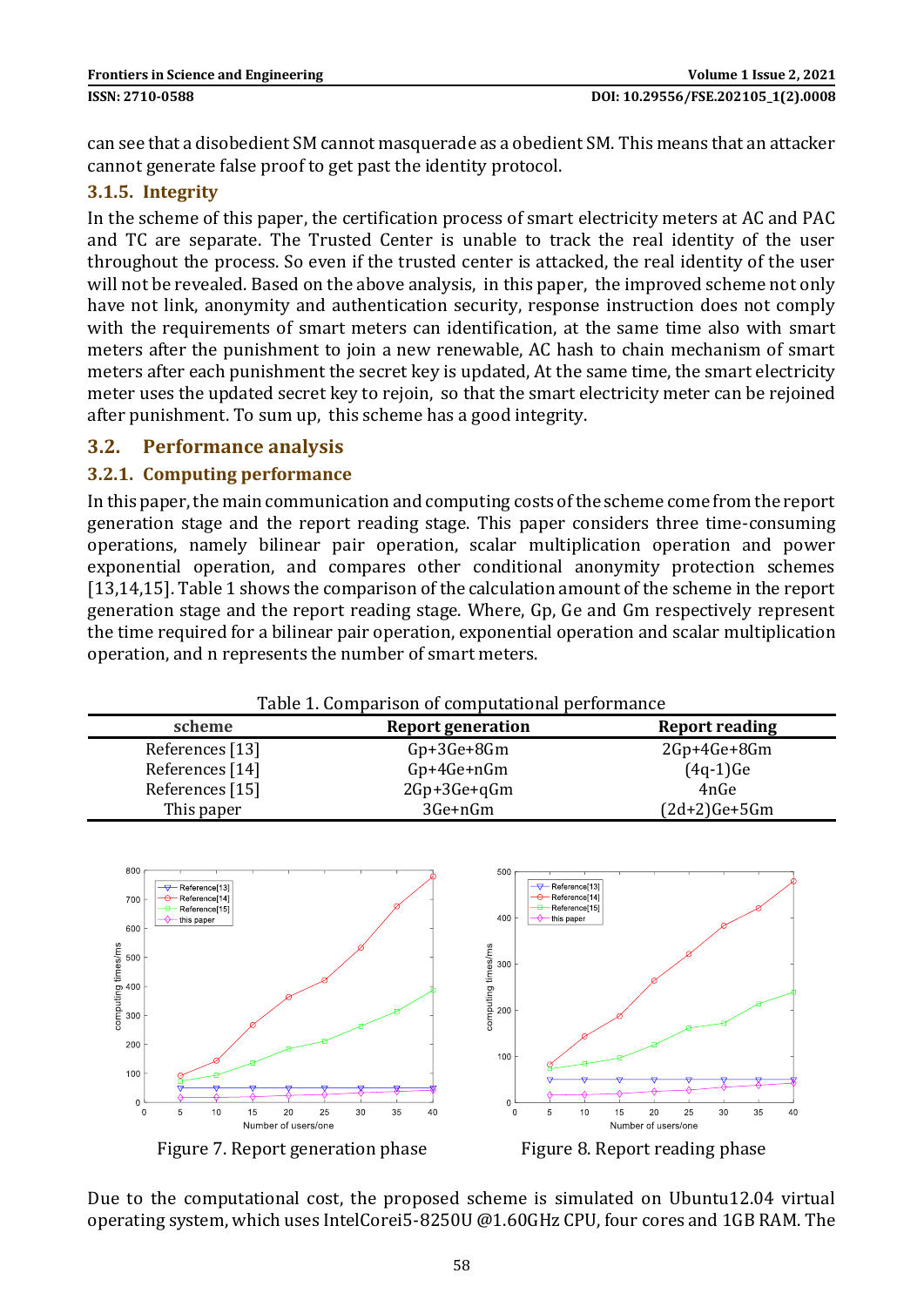communication process between 40 smart meters SM and power service provider SP is simulated, and the communication overhead and delay between SP and SMS are ignored in the simulation. PBC (Pairing-Based Cryptography) is used in the emulation of encryption. PBC (Pairing-Based Cryptography) is a library for bilinear Pairing. The simulation results of this scheme are compared with threshold based anonymous demand response identification scheme (TAI), conditional anonymous ring signature (CRS) [15] and deniable ring signature (DRS) [14].

The simulation results are shown in Fig. 7 and Fig. 8 respectively. The abscissa represents the number of smart electricity meters, and the ordinate represents the calculation time used. By comparing the schemes in Fig. 7 and Fig. 8, it can be seen that this scheme has lower computing cost.

#### **3.2.2. Communication performance**

Next, we compare the signature sizes between the proposed scheme, the TAI scheme, the CRS and the DRS. The number of bits used in their signature is 114N +167, 161N +804 and 481N +161, respectively, where N is the number of SMS. The more bits in the signature, the greater the communication overhead. The simulation results of the communication overhead between the smart electricity meter SM and the power service provider SP are shown in Fig. 9.



Figure 9. Communication overhead comparison

# **4. Conclusion**

Based on fair blind signature and electricity threshold overload audit, this paper proposes an anonymous user privacy protection scheme under mandatory incentive demand response. In this scheme, the privacy protection of users depends on the real-time electricity consumption of users when the power center makes demand response. When the real-time electricity consumption of users exceeds the real-time electricity consumption threshold value, the electricity users will be identified. The realization process of the scheme is given in this paper. Theoretically, it is proved that the scheme satisfies strong anonymity, unlinkability, unforgability, identifiability and integrity. Compared with TAI scheme, CRS scheme and DRS scheme, this scheme has lower computational overhead and improves communication efficiency to some extent.

### **References**

[1] J. Y. Hwang, L. Chen, H. S. Cho and D. Nyang, "Short Dynamic GroSP Signature Scheme SSPporting Controllable Linkability," in IEEE Transactions on Information Forensics and Security, vol. 10, no. 6, pp. 1109-1124, June 2015.